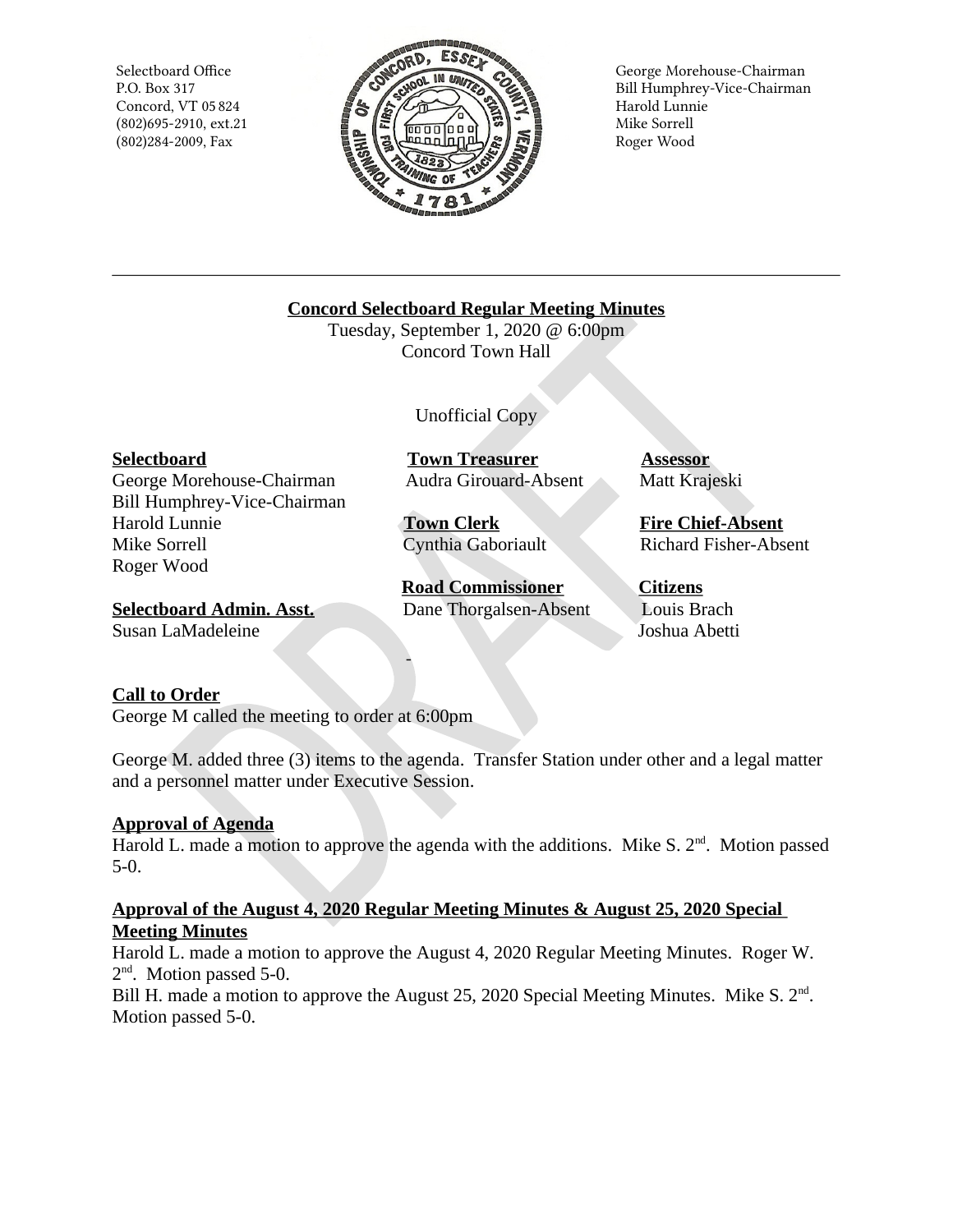## **Citizen's Concerns-5 Minute Limit**

George M. read a complaint submitted to the Board in regards to the burned out property on Main Street and the cars parking on Main St. by the post office. The Board will take these matters under advisement.

# **Old Business**

# **Town Clerk**

Cindy G. informed the Board that the Federal Grant to digitalize Municipal Records has been submitted. She also stated that the election held on August 11, 2020 went very well and that the ballots for the November 3, 2020 election will start being mailed out by the Secretary of States Office at the end of September.

# **Town Treasurer-Absent**

Audra G. submitted the 2020 Tax Rate information to the Board for their review and approval. Bill H. made a motion to set the Municipal Tax Rate at 0.7652. Roger W. 2<sup>nd</sup>. Motion passed 5- $0.$ 

Bill H, made a motion to set the Local Agreement Tax Rate at 0.0048. Mike S, 2<sup>nd</sup>, Motion passed 5-0.

Bill H. made a motion to waive the Homestead Penalty for 2020. Roger W. 2<sup>nd</sup>. Motion passed  $5-0.$ 

Mike S. made a motion for the Treasurer to issue Tax Bills on the Board's behalf. Roger W. 2<sup>nd</sup>. Motion passed 5-0.

## **Road Commissioner-Absent**

## **Fire Department-Absent**

## **Assessor**

Matt K. informed the Board that the 2020 Grand List has been finalized and a copy will be submitted to the Town Clerk and a 411 report will be sent to the State.

Sales validation and equalization has been completed and sent to the State for review. Grievances for the 2020 abstract grand list were heard on July 31, 2020. Results of grievances were mailed on August 5, 2020.

They have begun to develop a report for the 2020 BCA hearing on September 8, 2020.

# Covid-19

An action Plan was discussed. Susan L. will work on a draft copy for Board review.

## **New Business**

## **Concord Community Church Supper**

Pastor Joshua Abetti requested to use the Folsom Common Park on September 26, 2020 for the Church's Annual Chicken Pie Supper. The church will be placing a tent, tables and chairs on the Common for the event. A certificate of insurance is required and will be submitted before to event.

Bill H. made a motion that the Concord Community Church can hold their Annual Chicken Pie Supper on Folsom Common. Mike S. 2<sup>nd</sup>. Motion passed 5-0.